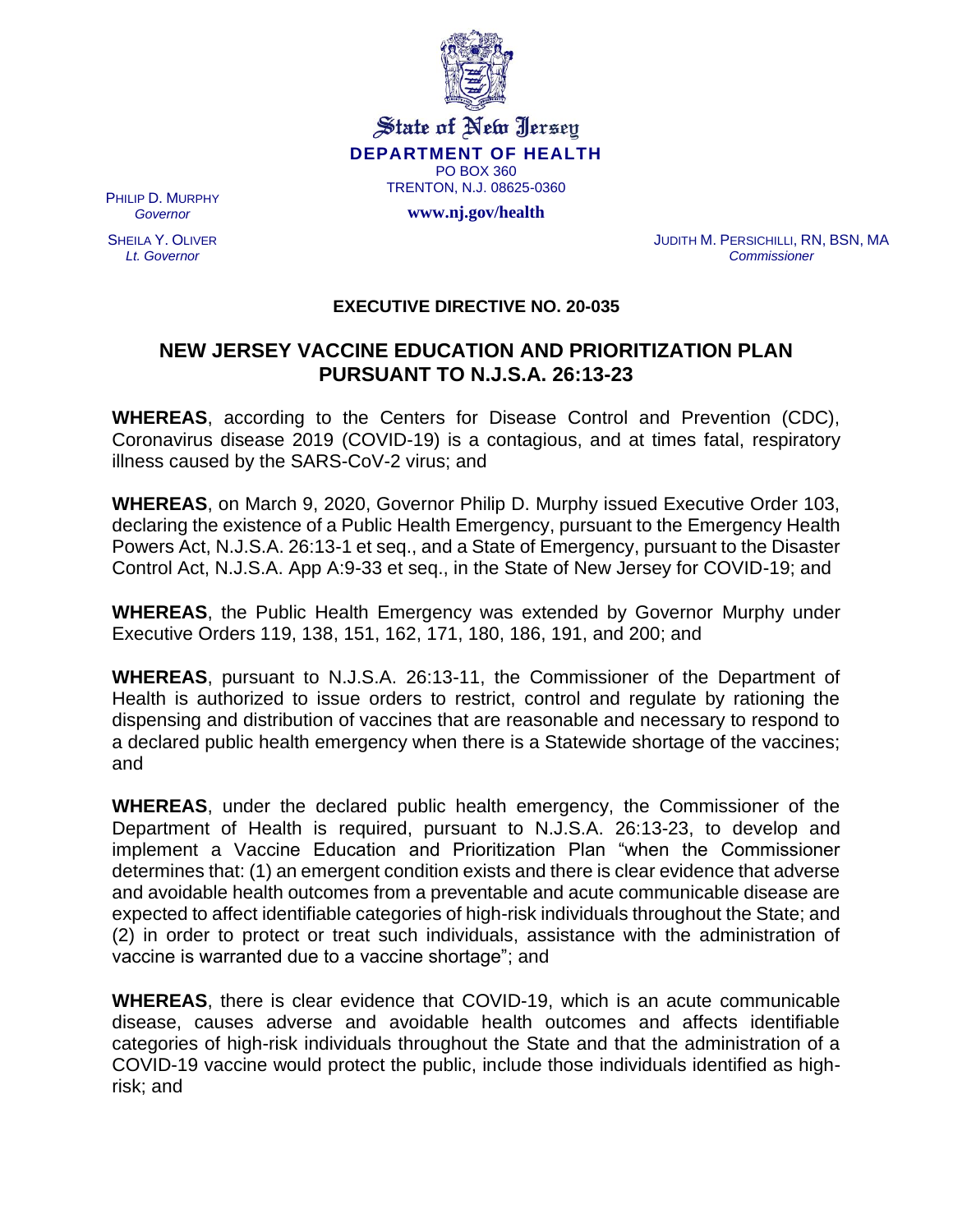**WHEREAS**, because a COVID-19 vaccine was on the horizon and in anticipation that the vaccine would be in short supply when first released, the New Jersey Department of Health (DOH) developed an "Interim New Jersey COVID-19 Vaccination Plan" (the Plan) outlining New Jersey's aims of providing equitable access to all who live, work, and/or are educated in New Jersey; achieving community protection, assuming vaccine effectiveness, availability, and uptake; and building sustainable trust in the COVID-19 vaccine; and

**WHEREAS**, the Plan provides the following: (1) procedures for the assessment of available COVID-19 vaccines Statewide; (2) procedures for the distribution and administration of COVID-19 vaccines that shall apply to physicians, nurses, health care facilities, pharmacies and others that dispense vaccines, including a definition of high-risk groups for priority protection; (3) procedures for mobilizing public and private health resources to assist in COVID-19 vaccine distribution and administration; and (4) reallocating available supplies of COVID-19 vaccine to most effectively meet the needs of the State's high-risk groups; and

**WHEREAS**, on December 11, 2020, the U.S. Food and Drug Administration (FDA) issued an Emergency Use Authorization for a COVID-19 vaccine manufactured by Pfizer and BioNTech, which is currently the only authorized COVID-19 vaccine in the country; and

**WHEREAS**, because there will be a very limited supply nationwide of the only authorized COVID-19 vaccine upon its release and despite the expectation that additional vaccines will be authorized in 2020 and 2021, vaccine availability is not anticipated to meet demand in the foreseeable future; and

**WHEREAS**, because there is a national and Statewide COVID-19 vaccine shortage, the Department of Health's Plan is necessary and warranted; and

**WHEREAS**, pursuant to N.J.S.A. 26:13-23, "a person who willfully or knowingly violates the New Jersey Vaccine Education and Prioritization Plan or any procedures contained therein shall be liable for a civil penalty of \$500 for each violation"; and

**NOW, THEREFORE, I, JUDITH PERSICHILLI**, Commissioner of the DOH, pursuant to the powers afforded to me under the Emergency Health Powers Act, hereby ORDER the following:

1. Pursuant to N.J.S.A. 26:13-23, I find that COVID-19 constitutes an emergent condition within the State and that there is clear evidence that adverse and avoidable health outcomes from this preventable and acute communicable disease affect identifiable categories of high-risk individuals throughout the State and in order to protect or treat such individuals, assistance with the administration of the COVID-19 vaccine is warranted due to a shortage of the vaccine.